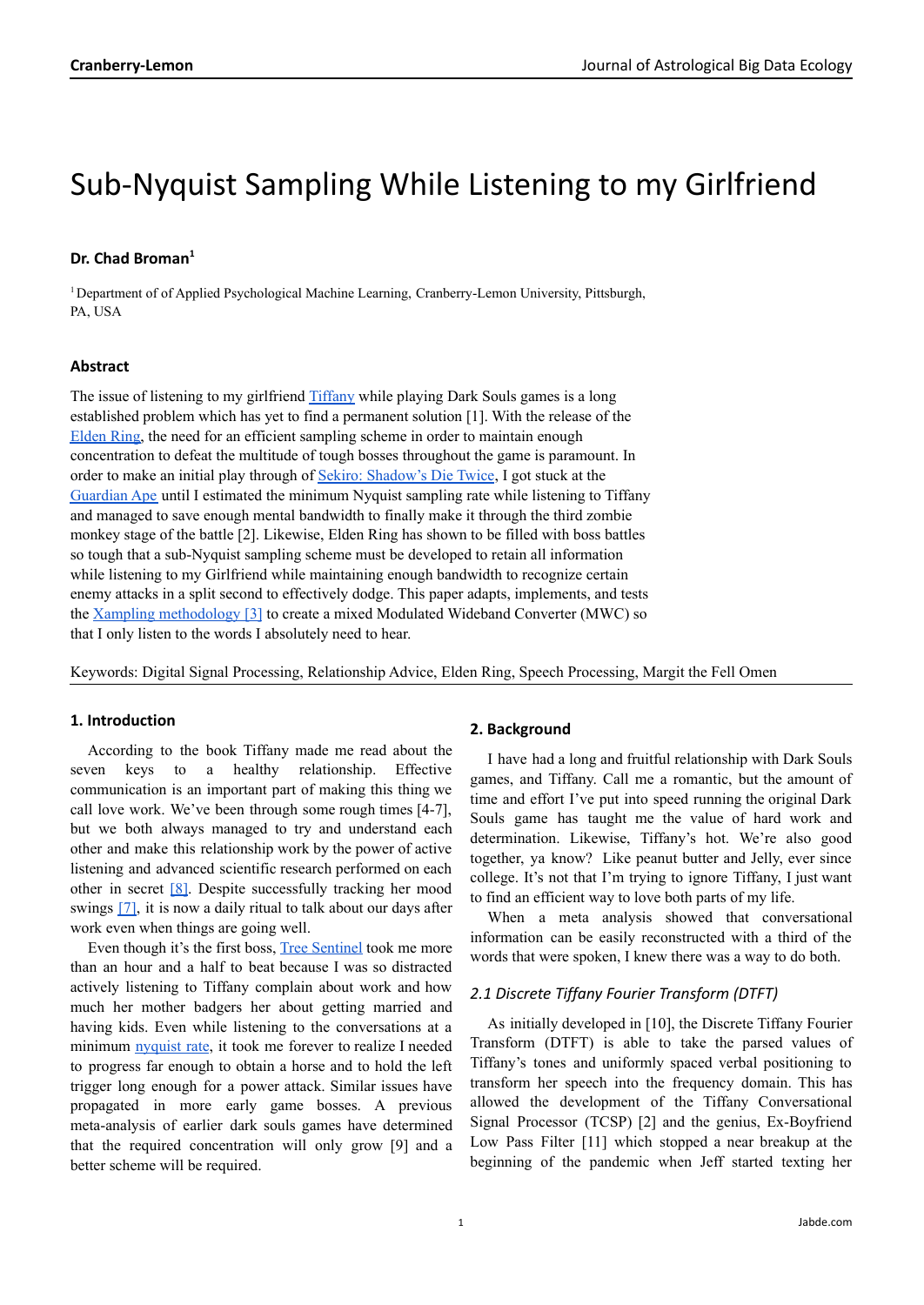again out of boredom and she wanted to reconnect. Yeah Right!

The DTFT is a simple transform which takes Tiffany's word placement and value before transforming it into the complex frequency domain. Even when drunk and non-uniformly spacing her words, the [Lonb-Scargle](https://arxiv.org/pdf/1703.09824.pdf) [Periodogram](https://arxiv.org/pdf/1703.09824.pdf) [12] has been adapted to handle the transform in a robust real-time implementation [13]. The math for the transform can be seen below where X is the time domain of Tiffany's speech, k is the position of the sentence of each word, N is the total number of words in the period of speech and x is the corresponding value in the Tiffany speech frequency domain.

$$
x_n = \frac{1}{N} \sum_{k=0}^{N-1} X_k * e^{i2\pi kn/N}
$$

#### Equation 1: DTFT Equation

Once transformed into the frequency domain, Tiffany's words can be at higher bandwidths by mixing with sin waves and then reconstructed at will!

#### *2.2 Minimum Nyquist Sampling Rate*

In the study shown in [2], over 80% of Tiffany's words are unnecessary to reconstruct information. Once trained, I could understand 95% of the information conveyed by Tiffany by listening to one out of every five words once the pattern was decoded.

As previously mentioned, only listening to one in five words from Tiffany allowed me the bandwidth to detect each attack from the Guardian Ape in Sekiro while also not [cheesing](https://www.dictionary.com/browse/cheesing#:~:text=verb%20(used%20with%20object)%2C,and%20attacking%20without%20taking%20damage.) the battle like I nearly had to do. Though every five words is as efficient as possible, more attention is required for many of the early bosses of Elden Ring. I have begun the game as the [Wretch](https://eldenring.wiki.fextralife.com/Wretch) class and it's much tougher than I anticipated.

## *2.3 Margit, The Fell Omen*

[Margit,](https://www.youtube.com/watch?v=jQhfP79H09g) The Fell Omen is an early game boss in Elden Ring which is insanely hard to beat. Even though I beat all of the [recommended](https://www.pcgamer.com/7-elden-ring-bosses-to-beat-before-margit-the-fell-omen/) bosses ahead of time and have equipped the wolf [summon](https://eldenring.wiki.fextralife.com/Lone+Wolf+Ashes), he is too tough to beat with only 80% of my mental bandwidth.

After doing some cursory analysis, while I may be able to bring Margit down to 60% health before dying from his fast attack, Tiffany is going through some serious office drama because of some legal issue right now and it is getting to be too much to listen to her problems while managing to get the timing correct on my own dodge. After running some simulations on the probability of strikes both offensive and defensive with my average response time, it appears that I have a 0.1% chance of beating Margit the Fell with my current build and strategy.

Alternatively, I could spend two hours grinding some nearby units to increase my Wretch character's stats high enough to increase the odds to 5 percent with an expected win at 20 attempts according to the geometric distribution. I could also spend sixteen hours developing a more efficient TCSP to buy back some more concentration. Needless to say, the long term investment of a better TCSP proved to be the correct choice considering the long term impacts for the current and future playthroughs of Elen Ring and other Dark Souls games.

#### **3. Sub-Nyquist Sampling Scheme**

Using the Xampling method developed in [3], a more efficient method was found. The words used by tiffany create a large bandwidth when transformed by the DTFT. In essence, only particular bandwidths of the transformed Tiffany data contain actual information. When this was determined, a multi modal Modulated Wideband Converter (MWC) was created to only transform the important spectrum of her speech while filtering out the rest.

Next a higher dimensional tonal transform was used to prioritize information as with a percussive filter as utilized in [14] in which a voice recognition system dissected the speech of a Scottish accent by tracking curse words, voice percussion and emotional back-propagation for system learning. Because the last attempt at using a machine learning model to understand Tiffany's emotions went so poorly due to her complex nature [7], we will be only transforming her speech into a condensed text to be translated by myself.



Figure 1: MWC Conversion of DTFT Space.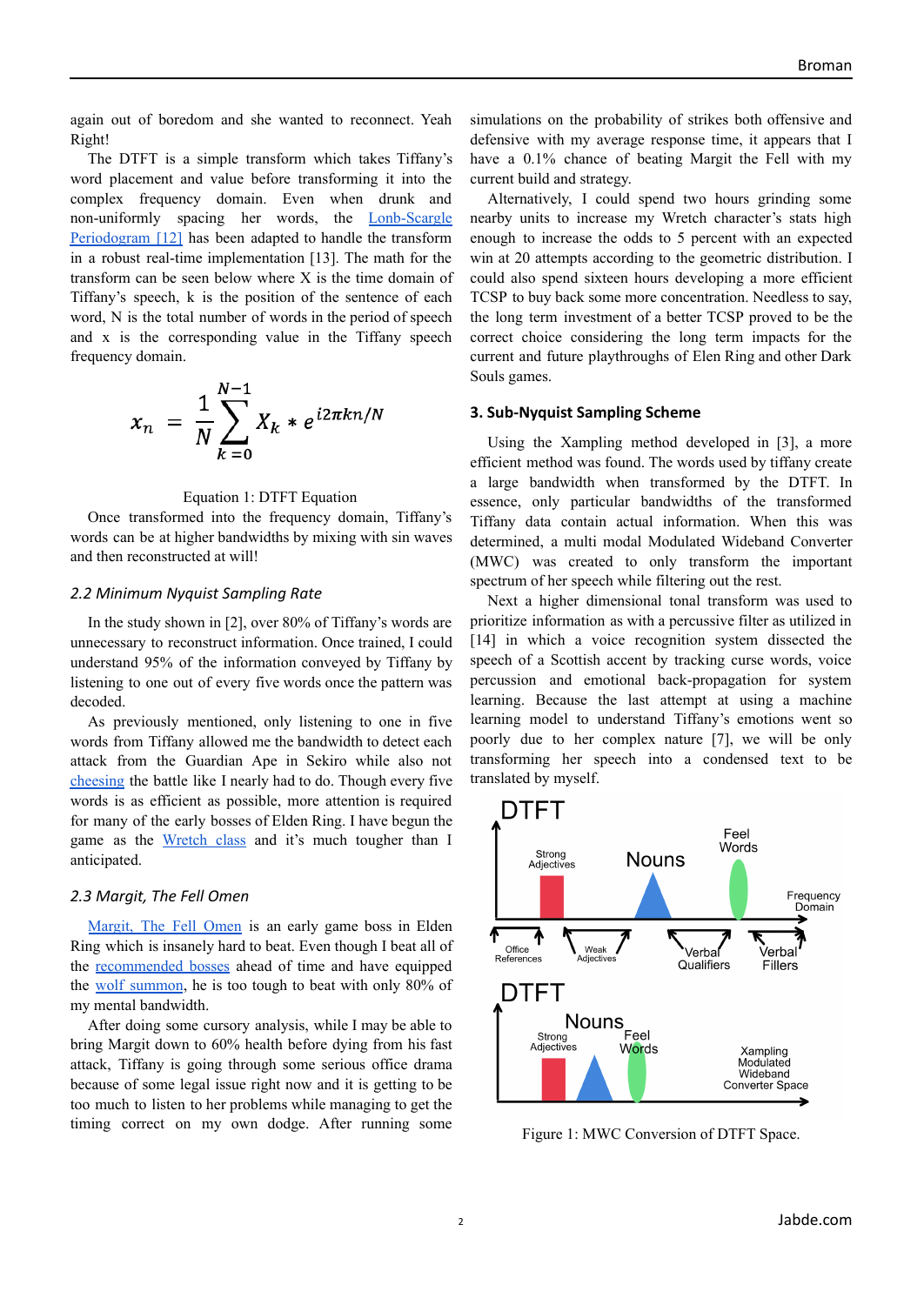## *3.1 Band Selection*

It's tough to understand what part of speech to prioritize. Discussed in preliminary research, Tiffany's speech patterns are incredibly sparse [2]. According to the information in figure 1, much of her speech is unnecessary for information reconstruction.

Accordingly, Tiffany stores the majority of her information in specific nouns, particularly people and places, as well as strong adjectives, and strong feel words. These of course are not to be confused with the strong feel words contained in the filler speech such as general verbal fillers, Sad Dad Band lyrics, weak adjectives, verbal qualifiers and the low frequency but predictable office references. A colleague recently completed a meta study in which 83% of American women were found to repeat office references at an alarmingly regular rate. This tendency has not dropped since the Office has moved to the Peacock streaming service [15].

## *3.2 Higher Tonal Dimension*

Extremely similar to the system designed in [14], tones, expletives, and feelings are easily translated into parsed speech for machines and humans to better understand. By filtering the actual frequency tone, once coded by a library of historical tiffany audio data, the DTFT can directly better classify speech priority within the TCSP to best inform myself to understand the conversation. Because this can be coded directly from volume and frequency and I already understood the translation of her volume and frequency, these elements were not filtered out of the speech filtering and condensing process of the TCSP.

#### *3.3 Band Pass Filtering of Aliasing Issues*

Once speech was translated by its own priority, a band pass filter was implemented. While this might have been mixed out by the algorithmic MWC, physically filtering out the rest of the speech information was an important step to prevent any [aliasing](https://www.youtube.com/watch?v=v7qjeUFxVwQ) issues seen while translating sample data as shown in figure 2.

Previously filtered weak adjectives and verbal fillers were translated through the DTFT into an accidental aliased signal where I thought Tiffany's boss was inappropriately flirting with her, except it turned out he was just being the normal douche bag. It was just an aliasing effect in between the weak adjectives modifying the boss's assistant who totally had a puppy crush on her but didn't have the cajones to do anything about it. Kevin's just always needed to move on and hit on girls his age.



# Figure 2: Aliasing example from TCSP

## **4. Digital Board Design**

Ideally, the newer efficient TCSP would need to work in real time to create any benefit in my current play through of Elden Ring. The system made up of four raspberry pi's, microphones, A/D converters, and a Skateboard mobile central processor can be seen in figure 3. Once completely processed, the output Tiffany conversation is fed into the headphones.



Figure 3: Digital Board Design for TCSP

Meanwhile, real time tones will remind me that I should repeat Tiffany's phrases and ideas from what she is talking about so that I can express to her that I am indeed listening to what she's saying.

While most of the office references are incredibly predictable, a separate tone is induced to remind me to feign a laugh at each one. As discovered from [4], she will not continue to love me if I do not share an equal love for the workplace based drama.

## **5. Results and Discussion**

After the new TCSP was programmed calibrated with a Sekiro run from the beginning of the game to the [first](https://www.youtube.com/watch?v=KUqrQNl-TvI) [Genichiro](https://www.youtube.com/watch?v=KUqrQNl-TvI) fight, the new and improved TCSP was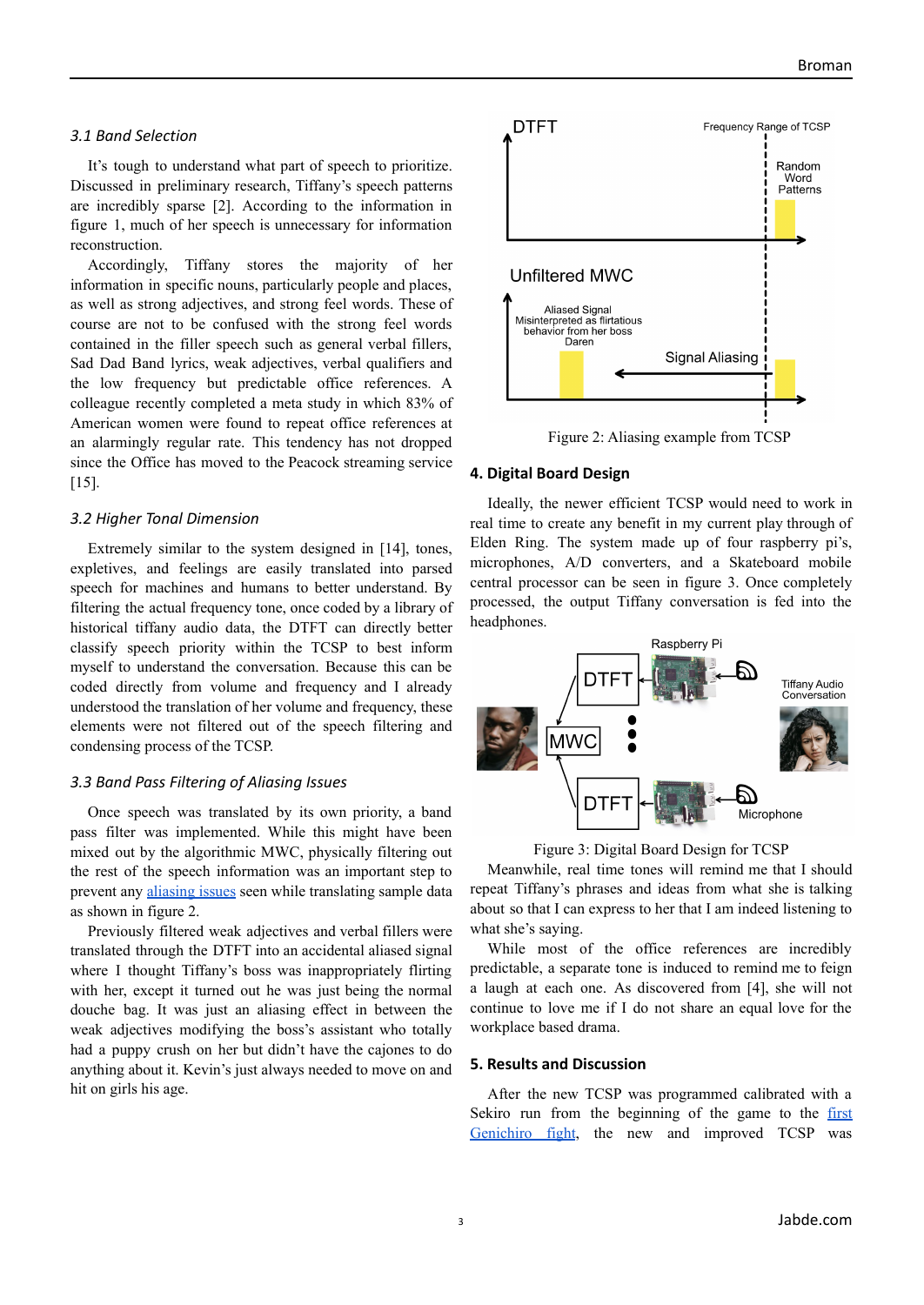operational. Once dialed in, the initial metrics did appear to filter out more of Tiffany's speech than previously filtered by the previous scheme achieving Sub-Nyquist frequency.

Now implemented, the new TCSP was then tested by further attempting to defeat *Margit, the Fell Omen* while Tiffany complained about her day. I was able to finally defeat the boss only after a dozen tries. The amount of time survived and percentage of health of Margit is shown in Table 1 which show's a steady decline in Margit Health remaining on death as I learned how to defeat the boss.

| Attempt          | Time Survived | Margit Health<br>Remaining |
|------------------|---------------|----------------------------|
| $\mathbf{1}$     | 1:12          | 83%                        |
| $\overline{2}$   | 1:22          | 89%                        |
| $\mathfrak{Z}$   | 0:57          | 79%                        |
| $\overline{4}$   | 1:45          | 69%                        |
| 5                | 2:02          | 73%                        |
| 6                | 1:52          | 52%                        |
| $\boldsymbol{7}$ | 2:33          | 44%                        |
| $\,$ 8 $\,$      | 2:54          | 24%                        |
| 9                | 2:42          | 12%                        |
| 10               | 3:02          | $3%$ *                     |
| 11               | 3:31          | 32%                        |
| 12               | 4:12          | $0\%$                      |

Table 1: Margit Health

\*That attempt was so close, I almost had him!

It was a huge success! The algorithm managed to translate large swaths of conversations with Tiffany while I was playing video games down to the bare bones amount of dialogue. Unfortunately, after further review, it appeared that it might have filtered out too much. For example, the conversation below translated as such:

Tiffany: *I can't believe Daren gave me all of that stupid bitch work, he always does. Even worse, he almost pulled me of the project because of the deadline we blew which was really Jessica's fault. Are you done yet? How many times do you have to hit that guy before you can move on?*

Me: *Almost, that sucks.*

Tiffany: *I feel like, they're just looking for an excuse to get rid of me. Like, I mean, they don't want to admit it, but if I wasn't there, I don't think any work would get done. Fucking Jessica is always just blowing of work and putting it of until the last minute. Before I know it, everyone thinks it was my task and not hers when someone comes asking questions. I don't know why you play that stupid game. I almost got fired today. Are you even listening?!?*

Me: *I am, Jessica is the worst, that sucks.*

Tiffany: *It's serious Chad! Can you hear me through those headphones? If I can't convince the Daren that it was Jessica who signed those tax forms I might go to jail! My name's all over this paper work because I trusted her. By the time this is over I don't know if I can trust anyone ever again.*

Me: *You can trust me babe, Ah Fuck! I should have fuckin dodged that! This game is Bullshit!*

Tiffany: *Don't you understand, you would be an accomplice if I get prosecuted in this mess. If what I'm hearing is true, those Russian Of shore accounts we managed might be interpreted as treason! I swear if it weren't for Jessica wanting to sleep with that sketchy dude on our Boston trip, we would have never gotten into this mess.*

Me: *Wow, Fuck Russia, I can't believe she's so awful, I hope she gets fired. OH YES! Finally! Got 'EM!*

This period of conversation recorded right before I finally beat *Margit, the fell Omen*, was translated into:

Tiffany: *Daren, Stupid Bitch work, Blamed me, of project, blew deadline Jessica's fault.*

Tiffany: *excuse, rid of me. No work done if I'm gone. Fucking Jessica. Blow of , everyone think my task. Almost fired.*

Tiffany: *Chad Serious! Headphones! Can't Daren, Jessica tax form jail! Paper work, trust. Trust anyone again?*

Tiffany: *Understand? Accomplice. Russian accounts managed treason. Jessica Sleep dude Boston, mess.*

Because the system was still in a trial state I was able to review the recorded audio and determine that there were some key details that I missed while attempting to beat Margit the Fell Omen. It turns out that below the Tiffany Nyquist sampling rate, there are too many important pieces of information that must be directly translated to avoid what I experienced yesterday.

## **6. Conclusion**

While the newly improved TCSP showed promise in distilling normal Tiffany conversation into a small enough bandwidth so that I was able to continue playing Elden Ring, it may be too under-developed to rely on as a faithful Tiffany sampling device. We haven't stopped arguing and I'm still